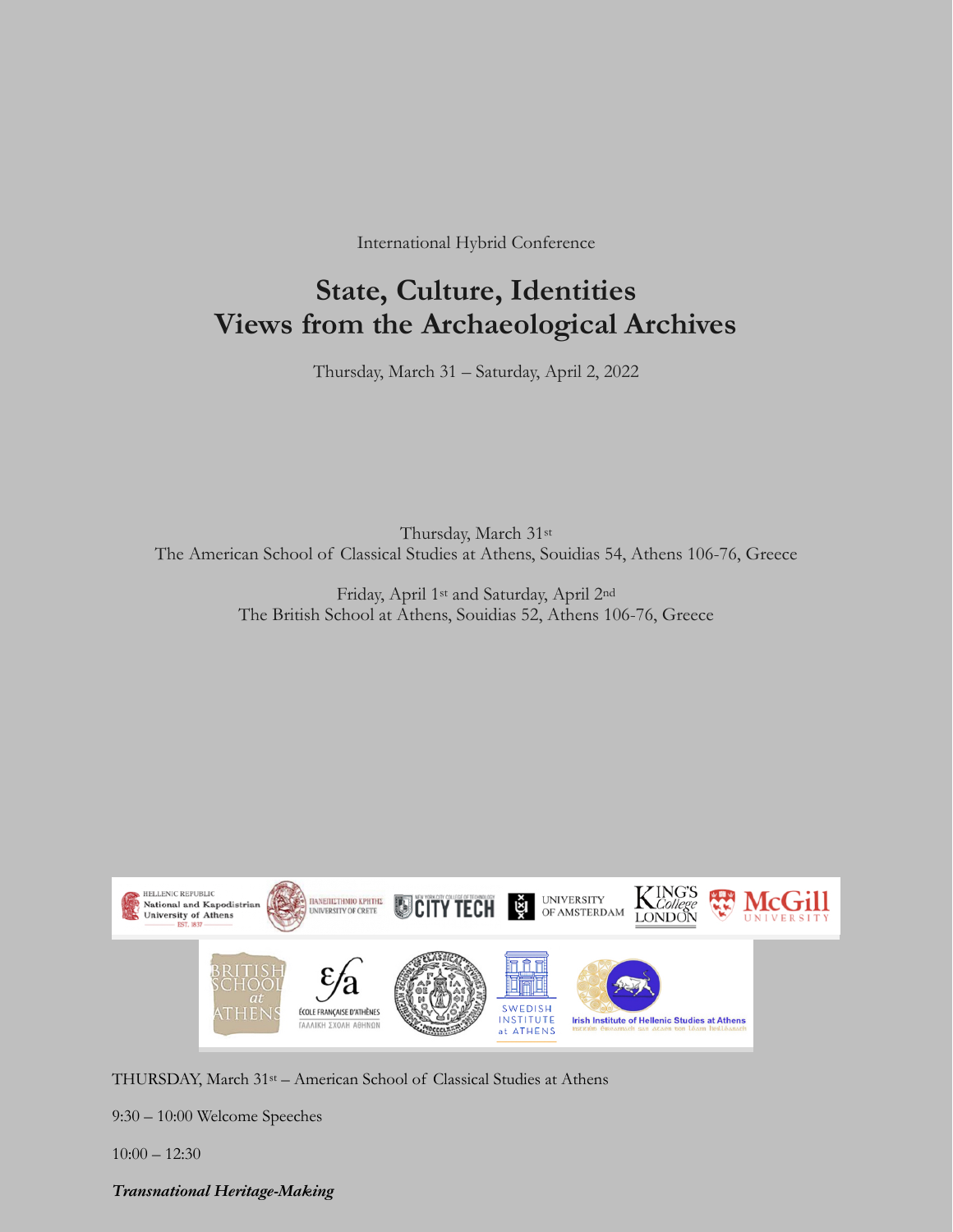Chair:

**Ingrid Berg.** *Materializations of the history of archaeology: Swedish-Greek entanglements and the creation of a professional heritage*

**Alexandra Kankeleit**. *Ancient Olympia and the 1936 summer Olympics in Berlin*

**Frederick Whitling**. *Founding a foreign school in wartime Athens*

**Constanze Güthenke**. *American Classical Scholarship and the Archaeological Archive*

**Eleni Anna Chlepa**. *The perception of Byzantine architectural heritage in Modern Greece under European influences: Evidence from archival collections of the state and archaeological institutions.*

13:00 – 15:30

## *Civilization, Empire and Competing Identities*

Chair:

**Angelos Dalachanis, Mercedes Volait***. The materiality of Hellenism: Diaspora elites and art collecting in early 20thcentury Alexandria*

**Stelios Lekakis.** *Archaeology on the front line. Cultural politics and archaeological projects in the land of Ionia (1919-1922)*

**Louis A. Ruprecht Jr.***"Greece" in Hegel's Philosophy of History and in the Greek War for Independence*

**Stephan G. Schmid.** *Social Networks of (late) 19th-century archaeologists – the case of Charles Waldstein*

**George Topalidis**. *"There is no such thing as Ottoman Greeks!": Mapping the Social Construction of Ottoman Greek Identity through Space and Time* 

**Alexander Nagel**. *Engaging with 'Western Civilization: Origins and traditions' and the making of Greece at the Smithsonian Institution in Washington, D.C. in the U.S. through the archives*

 $16:00 - 17:00$ 

Chair: **Brian Boyd**, **Vassilis Lambropoulos**. *Book presentation* **Raphael Greenberg**, **Yannis Hamilakis**. *Archaeology, Nation, and Race: Confronting the Past, Decolonizing the Future in Greece and Israel. Cambridge University Press, 2022.*

FRIDAY, April 1st – British School at Athens

 $9:00 - 11:30$ 

## **Civilizing and De-Civilizing Processes**

Chair:

**George Souvlis.** *The Authoritarian Modernity of the 4th of August regime: Genuine Fascism or a Pre-fascist dictatorship?*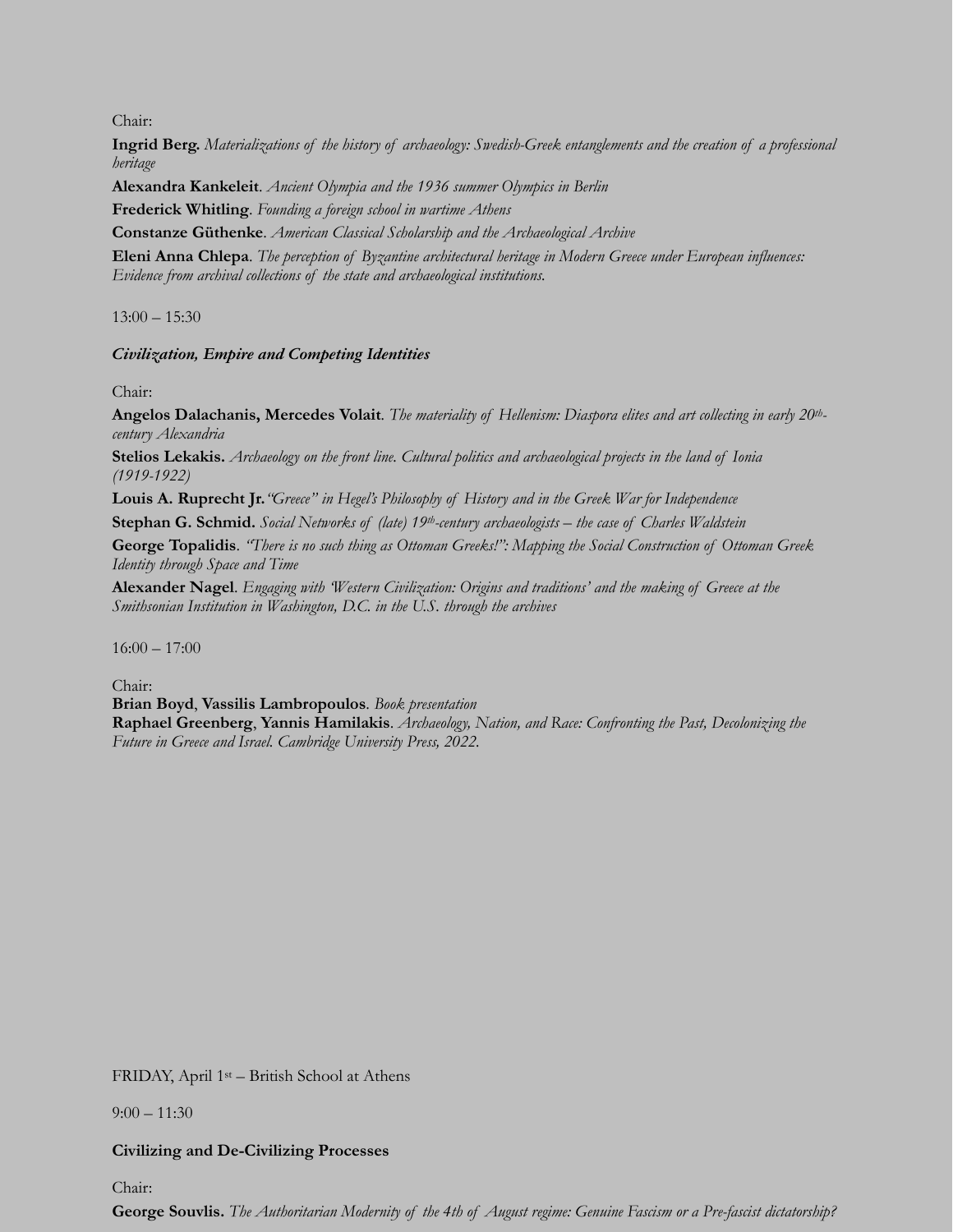**Eleftheria Akrivopoulou.** *Archives and the city: Thessaloniki during the Metaxas dictatorship and the German occupation, through the archives of the Archaeological Service*

**Tassos Kostopoulos.** *Ruins of national discomfort. The Prespa monuments in the 20th century Greek archaeological narrative*

**Carl Mauzy.** '*Unsterbliches Hellas' – culture, photography and a desirable past*

**Marilena Pateraki.** *Monumentalizing Ottoman structures in interwar Greece: Cultural policies and state consolidation in the aftermath of the Lausanne Treaty*

**Emilia Salvanou.** *Making an archive for national inclusion: Interwar refugees in Greece*

 $12:00 - 14:30$ 

#### *Cultures of consumption, heritage markets and archaeologies of tourism*

Chair:

**Iris Lykourioti.** *The long summer, the house on the Cape and the 'Skyros Circle': Postwar insularities, welfare and minor histories.*

**Christina Mitsopoulou, Marie Stahl.** *Archaeological aesthetics for pre-World-War II tourism strategies in Greece: Gilliéron, once more*

**Despina Nazou.** *Tourists Border Zones and Heritage-scapes. The Island of Delos intersecting with the locality, the state and the market in a globalized world*

**Giorgos Vavouranakis.** *Greek archaeological heritage in dire straits: The 1954-1958 years*

**Konstantina Kalfa, Christos-Georgios Kritikos.** *Between a holy rock and a hard place; on the debate about Anafiotika across the 1970s and 1980s*

**Despoina Koutsoumba, Panagiotis Sotiris.** *Fighting for the past – struggling for the future: contemporary movements against the destruction of archaeological heritage in Greece*

 $15:00 - 17:00$ 

*Gender, agency and nation-state building* 

Chair:

**Susan Heuck Allen**. *Harriet Boyd, engagement, and the Greek state*

**Amanda Kubic.** *Koula Pratsika and The National Dance School: Choreographing the national body in 20th-century Greece*

**Alexia Toutountzi**. *Women at the service of national ideology: Folk art connecting Greek modern era with classical antiquity in the work of the folklorist Ageliki Hatzimichali*

**Despina Lalaki**. *Soft power, cultural diplomacy and the new women of power*

**Maria Spiliotopoulou**. *Cultural agents in the field: the archaeologists J.D.S. Pendlebury and T.J. Dunbabin in WWII Crete*

17:00 – 18:00

Chair: **Kostis Karpozilos**. *Book presentation* **Paraskevas Matalas**. *Cosmopolitan Nationalists: Maurice Barrès and his "Disciples" around the World.* University of Crete Press, 2021.

SATURDAY, April 2nd – British School at Athens

 $9:00 - 11:30$ 

## *Cold war narratives of modernization, development and democracy*

Chair: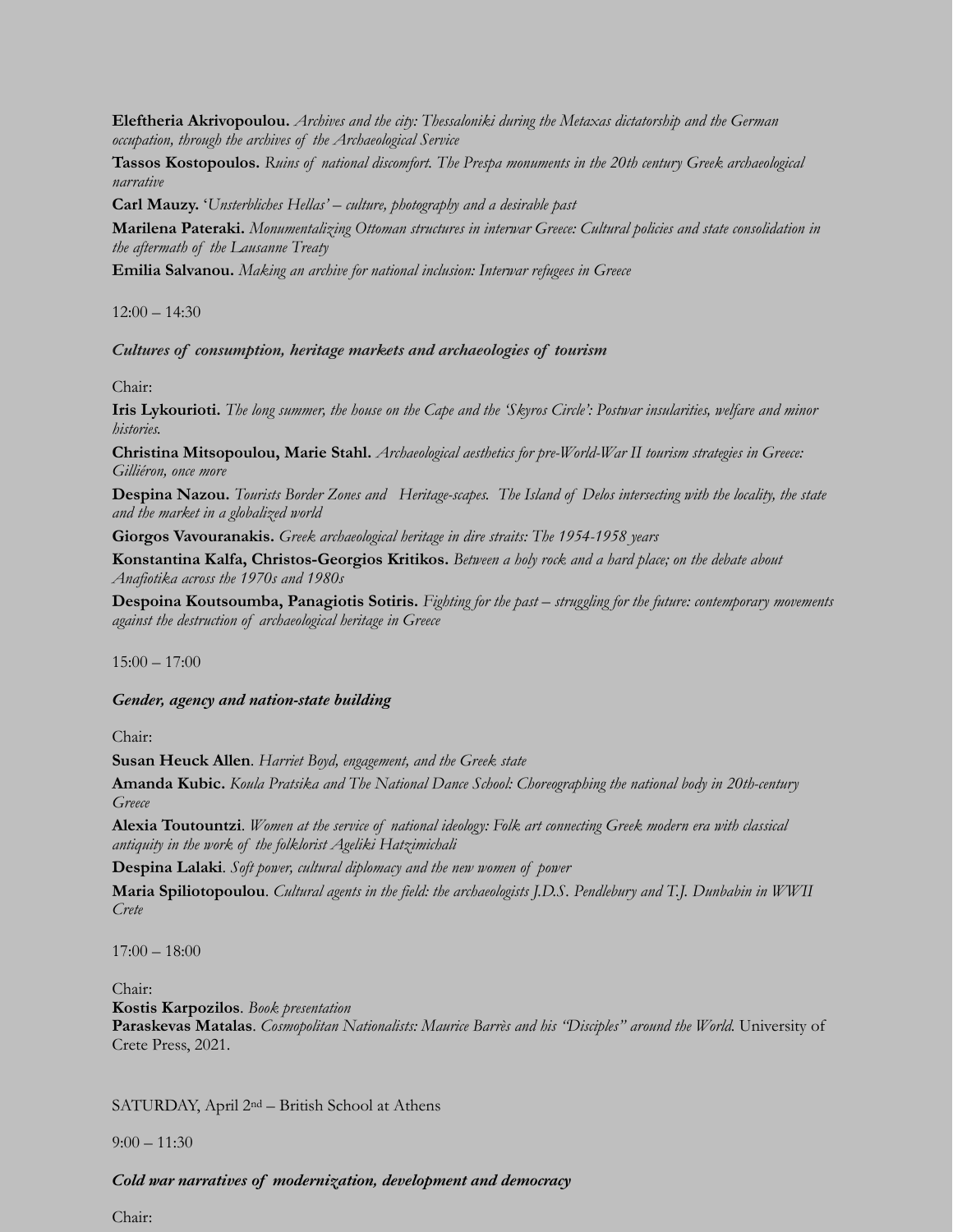**Zinovia Lialiouti.** *Archaeology and Nation Building in the eve of the 'American Century': Greece and 'the Inquiry' 1917-1919*

**Areti Adamopoulou.** *International, European and Greek: Art Exhibitions and national identity in cold war Greece* **Christos Mais**. *Perspective in Greece. A Ford Foundation project "in the footsteps of the Marshall Plan"*

**Pavlos Moulios.** *"Will we all become Americans?": material life and identity in the thought of the Greek intellectuals, during the 1950s*

**Dionysis Mourelatos**. *The collection of the icons of Sinai in the cold war*

 $12:00 - 14:30$ 

## *Education, museums, national imagination-building*

Chair:

**Ioanna Galanaki, Elias Messinas**. *Emerging narratives-changing meanings: Greek Synagogues, Greek Jewish memory and Modern Greek identity - A view from the archaeological archives*

**Ioulia Bouza.** *Archaeological Studies and National identity in 19th century Greece. The role of the National and Kapodistrian University of Athens*

**Campus Novel, artist collective - Ino Varvariti, Giannis Delagrammatikas, Yiannis Sinioroglou Katerina Konstantinou**. *AD INTERIM tracing relativities from monument to territory: Notes on a project investigating the monumental landscape of the Corinth Canal*

**Ioanna Antoniadou.** *Ignore the modern Greeks while you record their ancient past* **Katerina Mavromichali**. *Museums and the shifting landscape*

 $15:00 - 17:30$ 

## *Hellenism and intra-civilizational processes in the age of nationalism*

Chair:

**Alex R. Tipei** *Greece Viewed from Paris: Korais, the Egyptian Campaign, and the scientification of difference* **Ilias Papagiannopoulos.** *On a stasis of memory. Fallmerayer revisited*

**Leonidas Moiras.** *The Archaeological Excavations in Samothrace (1873 & 1875) between Greek Romanticism and Ottoman Classicism*

**Chryssanthi Avlami.** *Considering ancient Greece in the light of the young Kingdom of Greece: historical temporalities and national imaginary*

**Myrto Lamprou.** *An ancient (re)birth among glorious ruins: intellectuals and antiquity during Otto's autocracy*

**Panayotis Tournikiotis**. *Lucien Magne, antiquity, Byzantium and modernity: Interlaced discontinuities*

## **Organizers and Collaborators:**

*National and Kapodistrian University of Athens, Section of Social Theory and Sociology, Department of Political Science and Public Administration. University of Crete, Department of Sociology, School of Social Sciences City University of New York – CUNY, Department of Social Science, City Tech University of Amsterdam, Department of Modern Greek Studies*